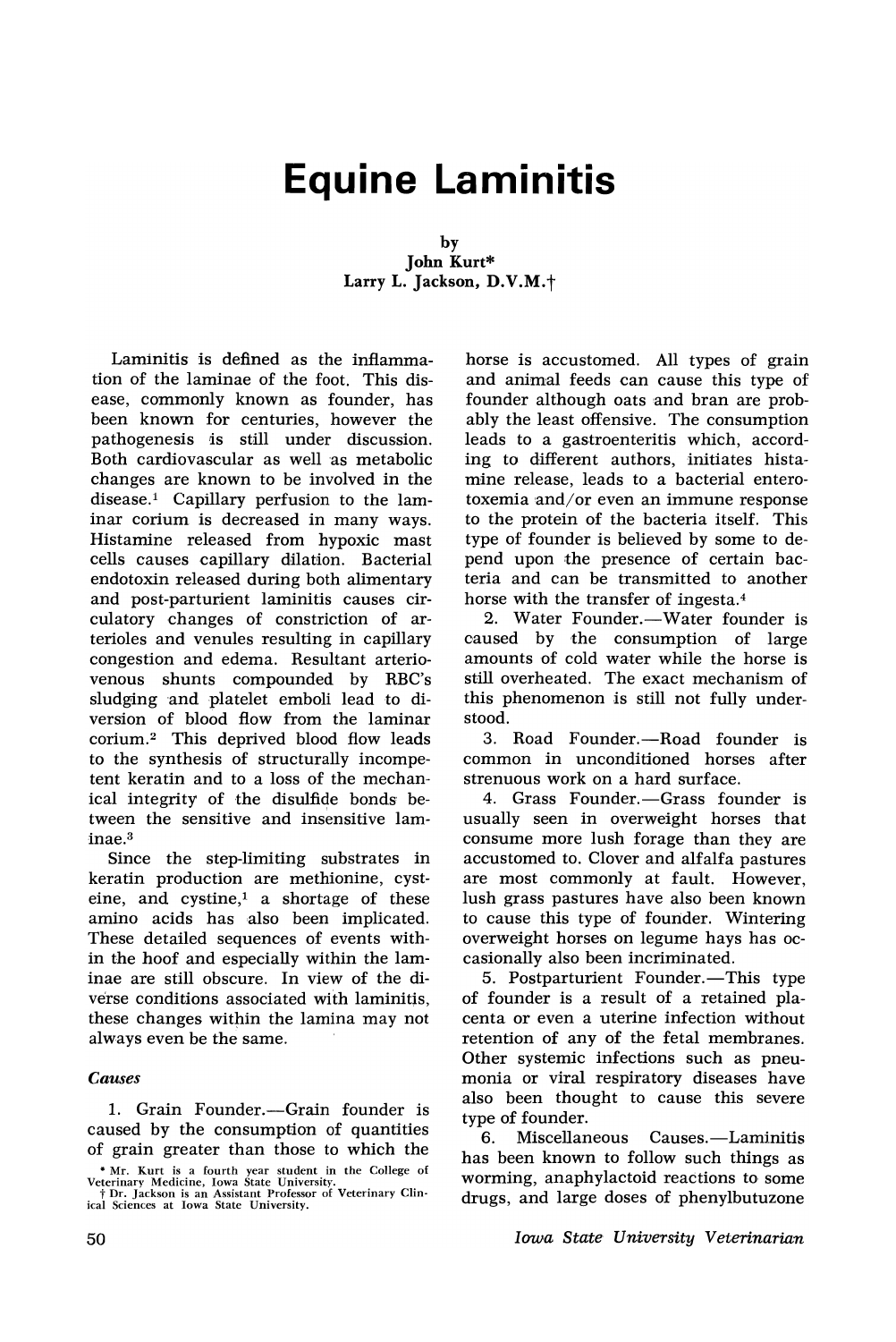# Improved rabies vaccine licensed for dogs<br>and cats.



- 1. "Improved Rabies Vaccine Licensed for Dogs and Cats," U.S. Dept. of Agr., News Release **USDA 1098-73.**
- 2. "Improved Rabies Vaccine Licensed for Dogs and Cats." News Section, Jrnl. of the AVMA, 162:12:1021.

AA The vaccine is produced from rabies virus grown in brain tissue taken from suckling mice. Virus particles are killed during processing, so that they cannot revert to an active, dangerous state. Thus, the vaccine is quite safe for animals and those who handle the vaccine or may be accidentally exposed to it. 1, 2

A. By growing a large number of vaccine virus particles in a small number of brain cells, the manufacturer can produce a vaccine with high strength-or potency-and a low proportion of remaining animal tissue. Large numbers of animal cells could cause irritation and inflammation at the injection site. 1, 2

A Existing rabies vaccines are made either from killed virus or live virus that is modified, or altered to keep it from causing disease. Killed virus vaccines are generally safe, but have presented problems with limited potency and undesirable side effects. Modified live virus vaccines are quite potent, but present a small, but ever-present safety risk. 1

AA Puppies and kittens should be vaccinated at three months of age-or revaccinated then if they were vaccinated earlier. Vaccination should be repeated yearly.

MUNE **RABIES VACCINE** 

Killed virus, murine origin

Manufactured by Rolynn Laboratories Lenexa, Kansas

**Distributed by** Fort Dodge Laboratories Fort Dodge, Iowa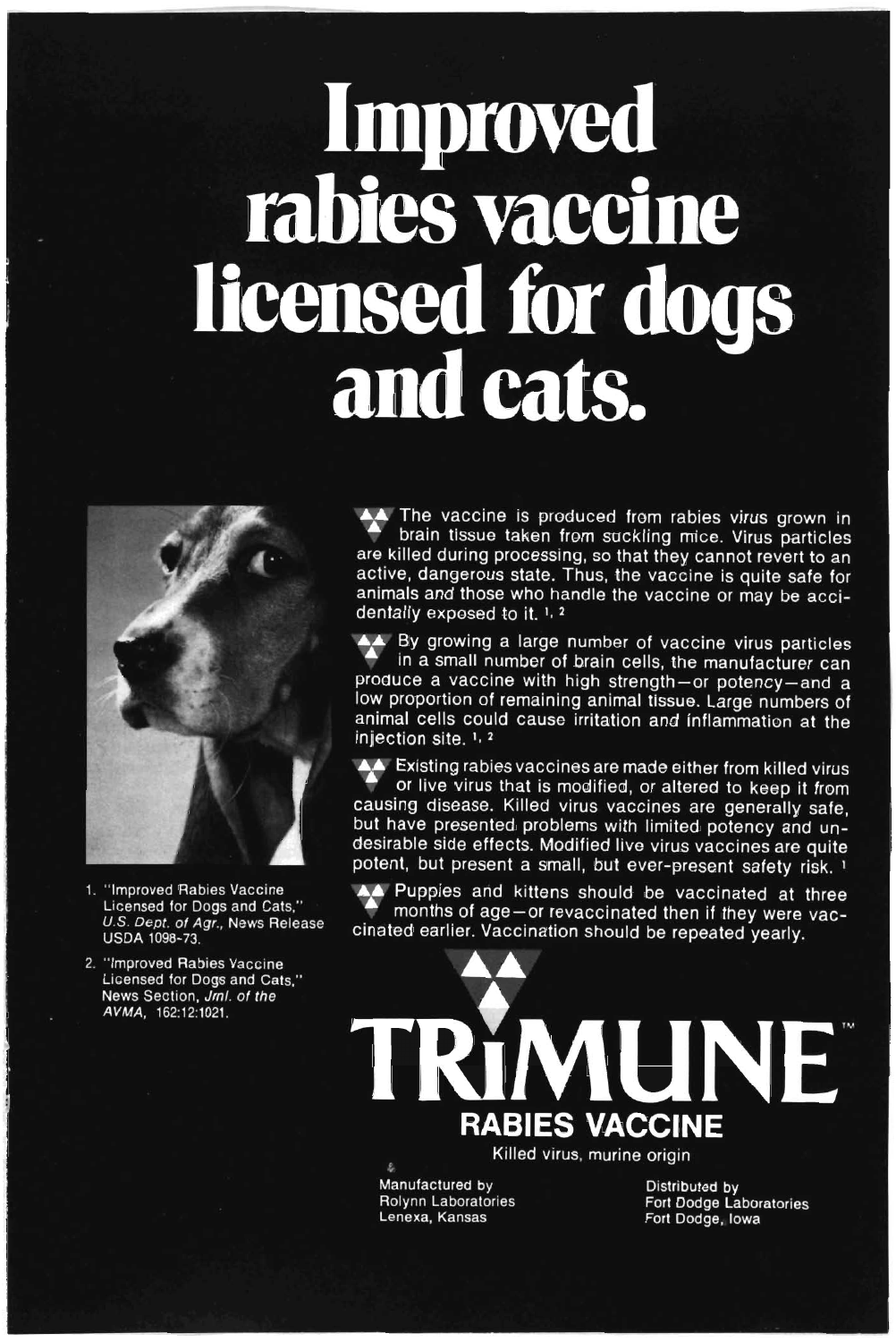or steroids. The exact mechanisms of these and other types of founder are not understood completely.5

# *Clinical Signs-Acute Stage*

If all four feet are affected, the horse is reluctant to stand. When standing the horse will have his rear feet well under him anteriorly and his front feet carried posteriorly to have a very narrow based stance. Most commonly, only the two front feet are affected. In this case, the hind feet are carried well up under the animal and the front feet are placed forward with the horse carrying the weight upon the heels of the feet and showing a great reluctance to move. The sole, wall, and coronary band will be very warm and an increased digital pulse can be palpated on the digital vessels over the fetlock joint. Many horses show anxiety, trembling, injected mucous membranes, sweating, increased respiratory and heart rates, and may have an increased temperature depending upon the etiology. The walk of a foundered horse is said to be "peggy" as he will shuffle his feet and often stumble because of the difficulty to lift one leg as he throws more weight on the other affected foot. Hoof testers reveal a uniform tenderness over the entire sale. Blood eosinophil counts and histamine levels may raise but are often within the normal ranges. Death resulting from acute laminitis is very uncommon however the whole hoof may slough as a result of a separation of the sensitive and insenitive laminae.

 $Chronic$  Stage.—In chronic laminitis, the pull of the deep flexor tendon causes the third phalanx  $(P_3)$  to rotate in such a way that the anterior face of  $P_3$  is pulled away from the anterior insensitive laminae of the hoof wall. This can be seen radiographically.4 The rotation often is to such an extent as to cause the anterior point of  $P_3$  to be pushed through the sole when the horse bears weight on the foot.

Horses affected with chronic laminitis have a tendency to walk on their heels. Because of this and because the inflammation causes the hoof to grow faster than normal, the toe of the hoof will become long and with time will curl up to form the "sleigh foot" appearance. Heavy ring formations will become evident on the hoof wall as a result of uneven horn growth because of the inflammation at the coronary band. These rings are usually present for the life of the horse.

Separation of the sensitive and insensitive laminae often predispose the animal to a condition known as 'Seedy Toe', an infection penetrating the white line and spreading up the sensitive laminae. Examination of the foot will reveal the sole to be almost flat rather than concaved as it is normally. The white line will become noticeably thicker than normal. The sole will be flaky but yet it will be easy to induce hemorrhage because of the increased vascularity. This tendency toward easy hemorrhage will remain for many months.

Diagnosis.-Diagnosis of laminitis is based upon the clinical signs mentioned above. The typical gate and attitude of the animal, the increased heat and tenderness of the hoof wall, and the almost bounding digital pulse should lead to a relatively easy diagnosis. However, a volar nerve block may have to be performed occasionally to rule out other source of the lameness. The radiographic evidence of the rotation of  $P_3$  can also be used for the diagnosis of chronic laminitis,

# *Treatment*

1. Acute Laminitis-Regardless of the specific cause of the acute laminitis, the therapy for each case should be devised using these basic principles: remove the underlying cause, relieve the pain, increase the capillary flow to the laminae, improve keratin synthesis, and prevent secondary infection.<sup>1</sup>

Since the exact mechanisms of drugreaction laminitis and other miscellaneous causes are not understood, it has been proposed that all cases of acute laminitis (except postparturient laminitis) be treated as though their underlying cause is in the gastrointestinal tract. For this reason all horses with acute laminitis (except postparturient laminitis) should be purged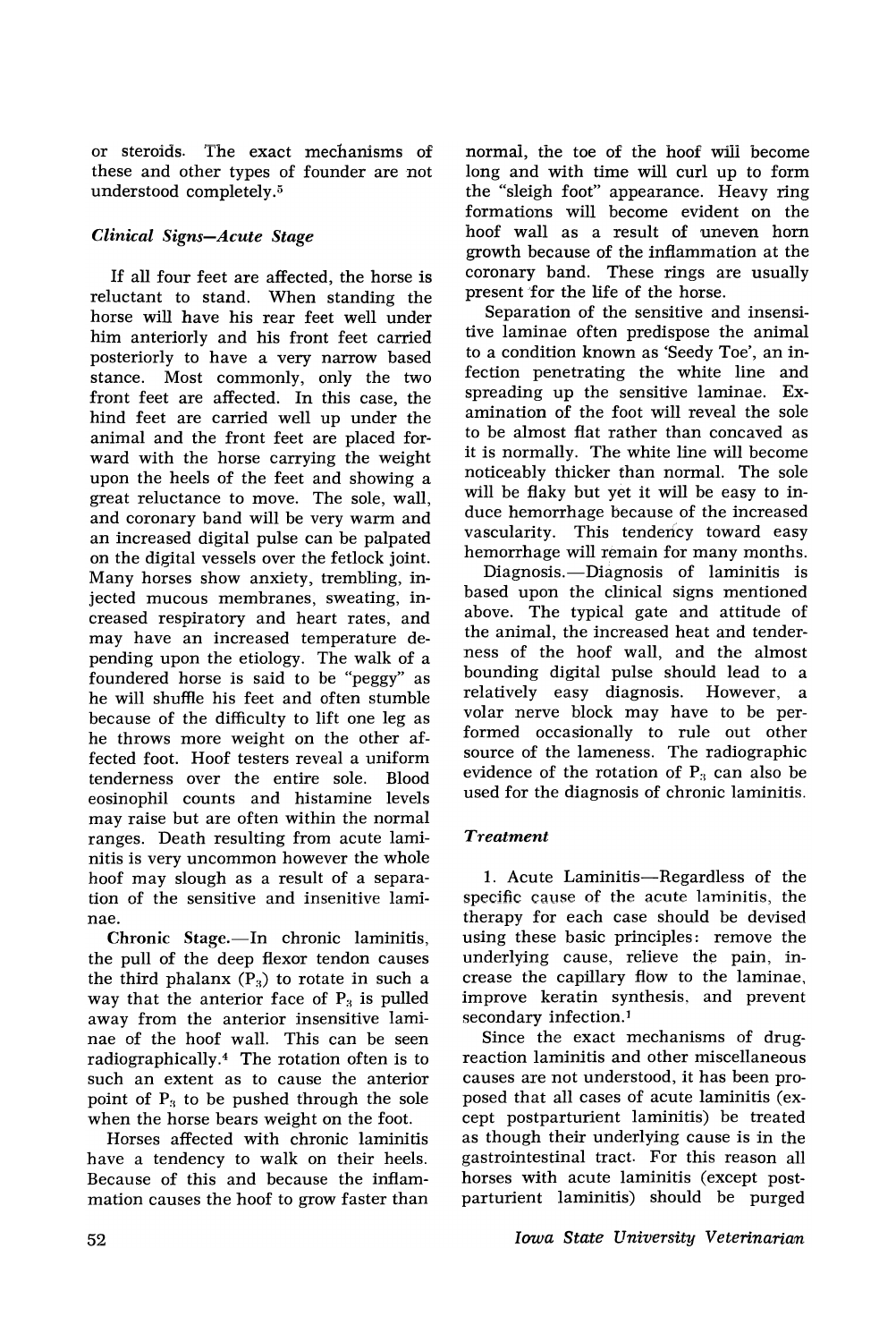with mineral oil every 6 hours until all of the grain, etc. is removed from the gastrointestinal tract. If dehydration occurs, this should be treated with intravenous fluids. Horses affected with postparturient laminitis should be treated for metritis. Uterine irrigations, uterine infusion with antibiotics, parenteral antibiotics and perhaps estrogens have all been recommended.

Phenylbutazone is the drug of choice for the relief of the pain involved. Occasionally a posterior digital nerve block may have to be performed to ease the pain enough to enable the horse to move about. The ambulation of the patient is important to improve the circulation to the foot. However, the patient's movements should not be excessive and limited to soft surfaces so as to prevent further rotation of  $P<sub>3</sub>$ . Antihistamines at recommended doses are used to increase blood flow to the laminae because histamines cause capillary pooling by constriction of arterioles and venuoles and dilation of capillaries. Corticosteroids may increase capillary flow by vasodilatation, however, their inhibition of local defense mechanisms and keratin synthesis make at least their repeated use contraindicated. However, certain authors have proposed the use of intra-arterials teroid injections into the digital artery over the abaxial surface of the sesamoid bone. <sup>6</sup> A tourniquet is applied immediately following the injection leading to supposedly better steroid action at the area involved. The feet should be soaked in warm water, possibly containing epsom salts and disinfectant, to improve circulation. The palmar nerve block, if performed, will also decrease peripheral resistance, via dilation of arterioles and vepuoles.

To enhance keratinization, methionine, cysteine, and cystine, the step-limiting substrates of keratin, may have to be added to the ration. Ten gm. daily for three days followed by five gm. daily for ten days has been proposed as an adequate amount of methionine for a 1,000 lb. horse. With normal liver function methionine is converted to cysteine and cystine.

To prevent secondary infections of the corium, body temperature should be monitored. daily until the patient is recovering well. This is important since secondary sepsis of the laminae is probably the most common cause of failure of the therapy. Immediate treatment of an infection is indicated. Infection is usually treated with systemic antibiotics, opening of the wound to enhance drainage, tetanus antitoxin, and dressing the foot with tar and oakum.

Autogenous blood therapy has long been used although its mode of action is not known. This is done by withdrawing 50- 200 cc of blood from the jugular vein and administering this intramuscularly in several divided doses. This mode of treatment was derived from the treatment of shingles in man.

The treatment of acute equine laminitis is largely empierical and requires more study and improvement. However, one fact is for certain: acute laminitis should always be handled as an emergency. This principle is based on the many experimentally induced models that have been studied.<sup>7</sup>

2. Chronic Laminitis.-Chronic laminitis is very common in overweight horses and especially ponies. These obese horses often show high cholesterol and serum glutamic oxaloacetic transaminase (SGOT) levels. Horses with SGOT levels above 400 RF units are often given dextrose, protein hydrolysate, and vitamin B complex intravenously, ACTH intramuscularly and placed on a reducing diet when necessary. The recommended dosages of these are: 50 ml. of 50% dextrose per 100 lbs., SOD ml. of 5% protein hydrolysate, 10 ml. B complex, 400 units ACTH on day one, and 200 units on days 2, 3, 4 & 5. A high protein diet with approximately 50% of the previous caloric intake has been recommended.<sup>8,9</sup>

All horses affected with chronic laminitis should also have the affected feet correctively trimmed so as to bring  $P_3$  back to its normal angle. When this is accomplished the base of  $P_3$  should be as close to parallel to the sole of the foot as possible. This can be accomplished in many ways. The severity of the rotation as determined radiographically should be the deciding factor as to which procedure

*Issue No.2, 1975*